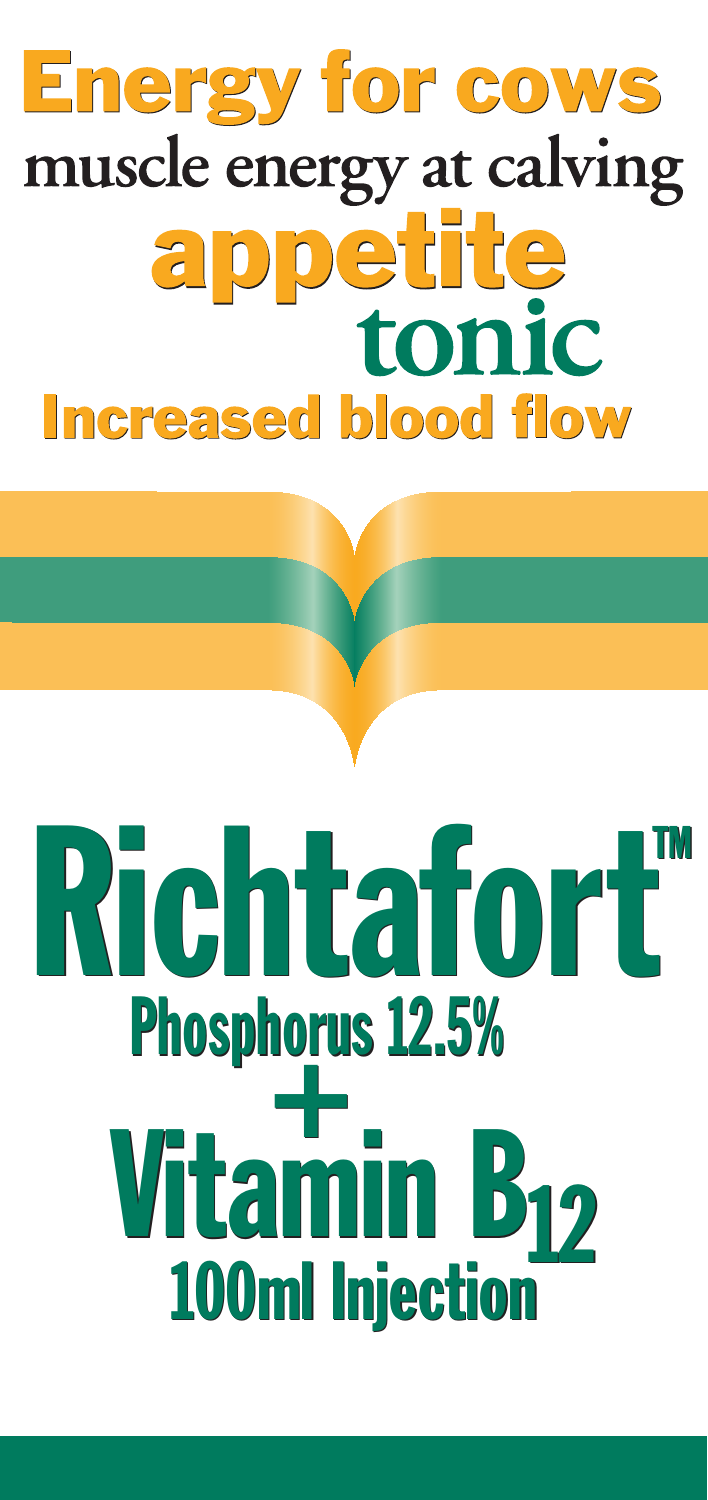### Richtafort™ Phosphorus Supplement 12.5% + Vitamin B12 Injection

### ENERGY

- **n** Phosphorus  $\rightarrow$  ATP  $\rightarrow$  ADP  $\rightarrow$  AMP  $\rightarrow$  energy
- $\blacksquare$  Increases cardiac output and blood flow
- Increases energy to muscles during and after calving

### DOSAGE – FOR MUSCLE ENERGY

One dose (20-25mL) immediately after calving

- $\blacksquare$  Instant muscle energy at calving
- **n Increases heart rate and blood circulation**
- $\blacksquare$  Promotes appetite

Repeat dose 20-25mL every second day or as required.

### WITHHOLDING PERIOD: NIL

No withholding period after treatment. Milk can be fed to calves, 'bobby calves' sold, milk into the vat without a withholding period.

### Comparative levels of phosphorus (mg) at recommended dose



#### Dose Horse/Cattle



Catosal® 10%

100mg butaphosphan 50µg Vitamin B<sub>12</sub>/mL (Bayer)

#### Richtafort™ 12.5% phosphorus supplement + Vitamin B12

125mg sodium-oxybenzylphosphinic acid 50µg Vitamin B12/mL (Ausrichter)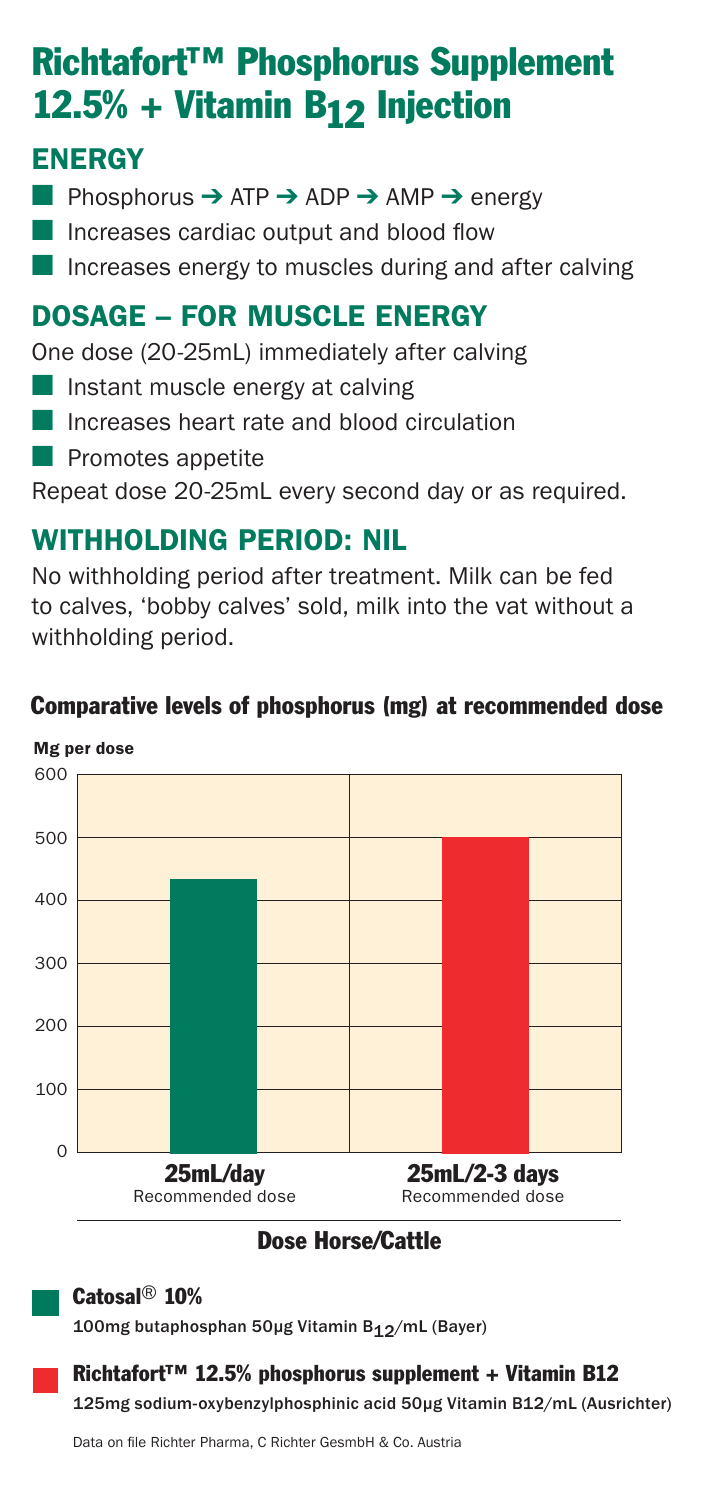### Phosphorus and Muscular Energy

Phosphorus & Energy



### PHOSPHORUS & MUSCLE ENERGY

The calving cow has a high demand for muscle energy. Muscle energy is quickly depleted by high demands during and after calving.

Phosphorus is converted into the muscle energy molecule adenosine triphosphate (ATP). When energy is required ATP is converted to adenosine diphosphate (ADP), and muscle energy is released. ADP is then converted to adenosine monophosphate (AMP) with even higher release of muscle energy.

Anorexia (lack of appetite) at calving reduces phosphorus intake and muscle energy – just when cows need muscle energy most!

Treat cows at calving with Richtafort™ Phosphorus Supplement 12.5% + Vitamin B12 Injection – for muscle energy.